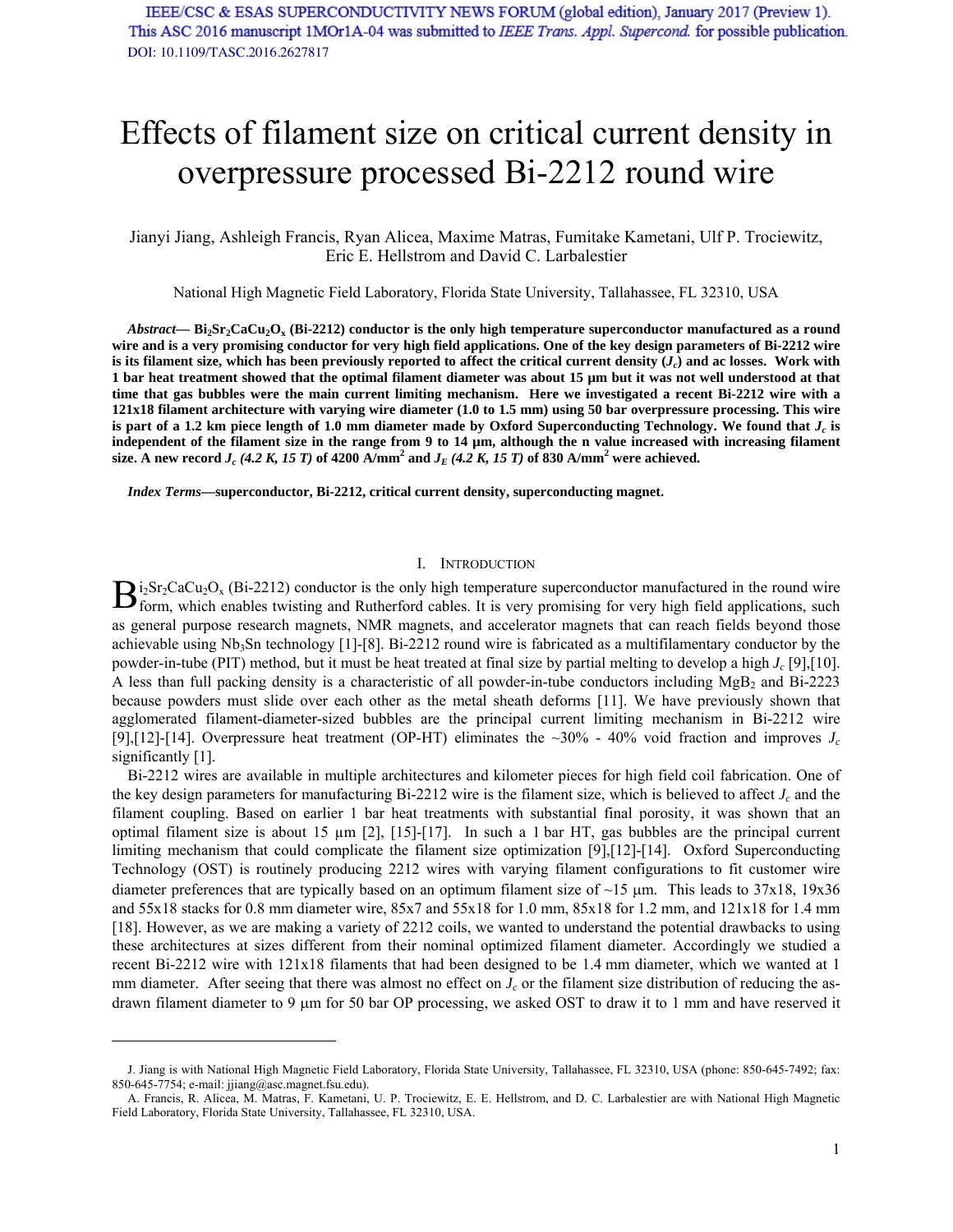for a magnet using the single piece length of 1.2 km that they made from it.

### II. EXPERIMENTAL DETAIL

The Bi-2212 wire (OST billet pmm151103) was fabricated in 2015 by Oxford Superconducting Technology (OST) using Nexans standard powder lot 87 with a composition of  $Bi_{2.17}Sr_{1.94}Ca_{0.90}Cu_{1.98}O_x$ . The Bi-2212 powder was always surrounded by pure silver but the outer sheath of the 121x18 stack was made with a Ag-Mg(0.2*wt*%) alloy sheath. One piece of the wire was drawn to diameters of 1.5, 1.4, 1.3, 1.2, 1.1 and 1.0 mm to study the effect of filament size on *JC*. In the remainder of the paper these wires are referred to by their as-drawn diameter, e.g. 1.0 mm wire. Most of the wire was drawn into a single 1200 m long length 1.0 mm in diameter.

As shown previously [19], Bi-2212 wire is normally densified before the Bi-2212 powder melts in a standard OP-HT. Wire samples were 8 cm in length and hermetically sealed on both ends. To analyze the filament size and wire cross section area, a powder densification heat treatment of 830°C/12h under 50 bar with oxygen partial pressure  $(pO<sub>2</sub>)$  of 1 bar was performed. As shown in Fig. 1, a new shorter full heat treatment schedule was used that, compared to the previous standard HT [9], increases the cooling rate from 2.5°C/h to 60°C/h between 852 and 830°C, and reduces the time at 830°C from 48 to 12 hours. This reduces the total HT time by nearly half. Both 1 bar and 50 bar HT tests showed that the shorter HT achieves the same critical current  $I_c$  as the standard HT.

Transverse cross-sections of as-drawn, powder densified, and fully-processed wires were dry polished using a series of SiC papers with decreasing grit sizes with final polishing conducted with a suspension of 50 nm alumina in ethanol using an automatic vibratory polisher (Buehler Vibromet). Microstructures were examined with a Zeiss 1540EsB scanning electron microscope (SEM). The cross section area of the wire and 2212 after powder densification was measured with an Olympus BX41M-LED microscope.

Critical currents of fully-processed wires were measured using the four-probe transport method with a 1  $\mu$ V/cm criterion at 4.2 K in a magnetic field of up to 15 T applied perpendicular to the wire axis. The overall wire critical current density  $J_E$  was calculated using the densified whole wire cross section.  $J_c$  values reported here use the densified cross-section of the filaments after the 830°C/12h densification as the area.



Fig. 1. Schematic heat treatment schedule for 50 bar OP-HT.

#### III. RESULTS

Fig. 2 shows SEM image of transverse cross section of the 1.0 mm wire after the powder densification treatment at 830°C/12h. The SEM image was taken after the polished surface was etched for 5 minutes with a mixture of NH<sub>3</sub>OH·H<sub>2</sub>O (30% NH<sub>3</sub>OH) and H<sub>2</sub>O<sub>2</sub>·H<sub>2</sub>O( $\sim$ 29% H<sub>2</sub>O<sub>2</sub>)) with a volume ratio of 5:2. The wire diameter was reduced by the 830°C/12h powder densification from 1.00 mm to 0.96 mm, a 4% reduction. Fig. 3 shows the filaments in the 1.0 mm are significantly smaller than in the 1.4 mm wires. Two transverse cross sections of each densified wire were analyzed and their average filament diameters are listed in Table I. The average filament diameters were calculated from the average area of the filaments assuming a round shape. Drawing the wire from 1.5 mm to 1.0 mm reduced the densified filament diameter from 13.8  $\mu$ m to 9.3  $\mu$ m, a 1/3 reduction. The fully dense Bi-2212 filling factor is 20.0%, which is lower than in previous OST wires with 37x18 filaments, which had a filling factor of 22.0 % [14]. This difference may arise from a lower tap density in the Nexans powder used in the present study and/or the new wire architecture with 121x18 filaments.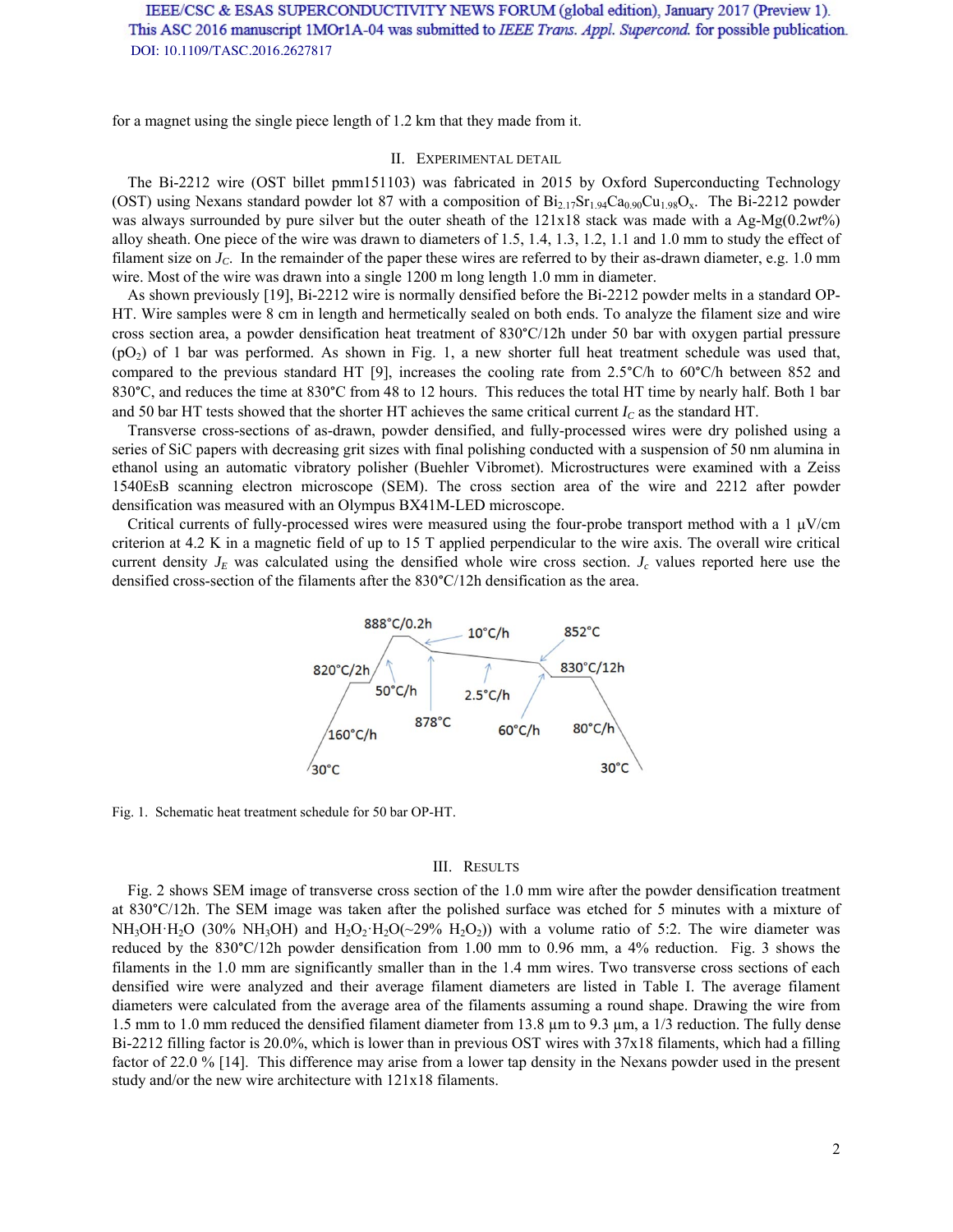

Fig. 2. SEM image of an etched wire cross section of a 1.0 mm wire after densification at  $830^{\circ}$ C/12h and 50 bar.



Fig. 3. SEM images of the transverse cross sections of (a) 1.0 mm and (b) 1.4 mm wires after densification at 830°C/12h and 50 bar.

Fig. 4 shows the filament size distribution for densified 1.0, 1.2, and 1.4 mm wires. In Fig. 4 the filament diameters were normalized to their corresponding average filament diameters. The range in relative filament size varies from 0.75 to 1.3 in each wire, which indicates that drawing below the 13  $\mu$ m "optimum" filament diameter from 1.4 mm to 1.0 mm does not change the relative filament size in each wire.

Fig. 5 shows  $J_E$  (4.2 K, 5 T) and  $J_c$  (4.2 K, 5 T) as a function of applied field for 1.0 mm wire. The field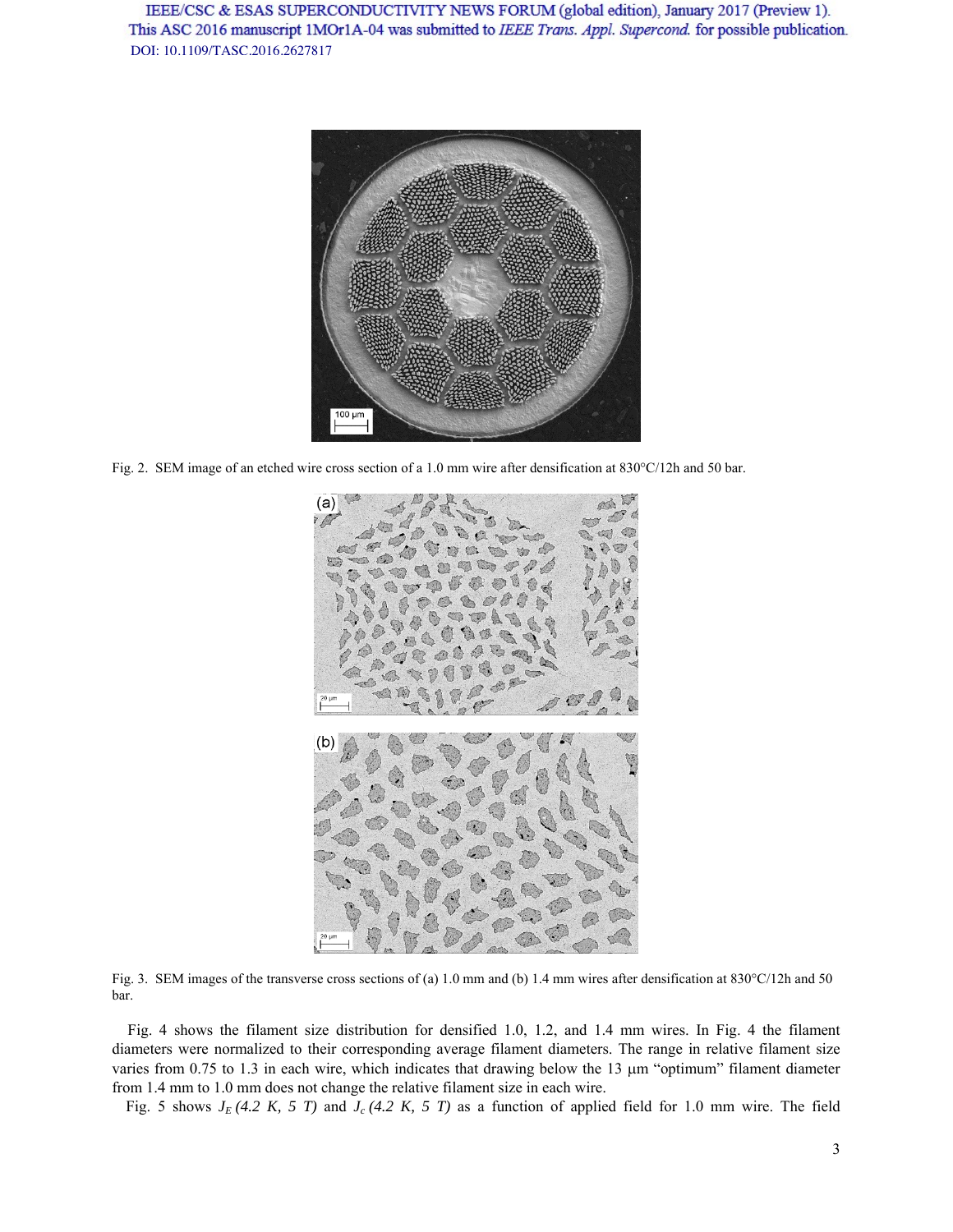dependence of  $J_c$  was used to calculate  $I_c$  (4.2 K, 5 T) values for the 1.4 and 1.5 mm wires because  $I_c$  (4.2 K, 5 T) values for these wires were beyond the 1400 A maximum of the power supply. The 1.4 and 1.5 mm wires were measured at 7 and 12 T at 4.2 K.

TABLE I DIAMETER OF AS-DRAWN WIRES, AVERAGE FILAMENT DIAMETER OF DENSIFIED WIRES, AND AVERAGE  $I_c$  (4.2 K, 5 T),  $J_E$  (4.2 K, 5 T), AND  $J_c$  (4.2 K, 5 T) OF FULLY-PROCESSED WIRES

| Filament  | $I_C(4.2K, 5T)$ | $J_E(4.2K, 5T)$   | $J_c(4.2K, 5T)$ |
|-----------|-----------------|-------------------|-----------------|
| diameter* |                 | A/mm <sup>2</sup> | $A/mm^2$        |
| иm        |                 |                   |                 |
| 9.3       | 764             | 1014              | 5205            |
| 10.1      | 940             | 1046              | 5370            |
| 11.1      | 1140            | 1056              | 5422            |
| 11.9      | 1361            | 1088              | 5585            |
| 12.9      | 1530            | 1045              | 5364            |
| 13.8      | 1741            | 1042              | 5349            |
|           |                 |                   |                 |

\*Filament diameters were calculated from optical images of cross sections of wires with densified powder (830°C/12h, 50 bar) like those shown in Fig. 3.



Fig. 4. Filament size distribution for 1.0, 1.2, and 1.4 mm wires after powder densification at  $830^{\circ}$ C/12h and 50 bar.



Fig. 5.  $J_c$  (4.2 K) and  $J_E$  (4.2 K) as a function of applied field for 1.0 mm wire OP-HT at 50 bar.  $I_c$  (4.2 K, 5 T) = 824.5 A.

Fig. 6 shows *Jc (4.2 K, 5 T)* and n value as a function of the densified Bi-2212 filament size. It can be seen that *Jc* is independent of the filament size while the n value is larger at larger wire diameter, suggesting a more uniform *Ic* distribution in the larger wires. Average  $I_C$  (4.2 K, 5 T),  $J_E$  (4.2 K, 5 T), and  $J_c$  (4.2 K, 5 T) values are listed in Table I for each wire.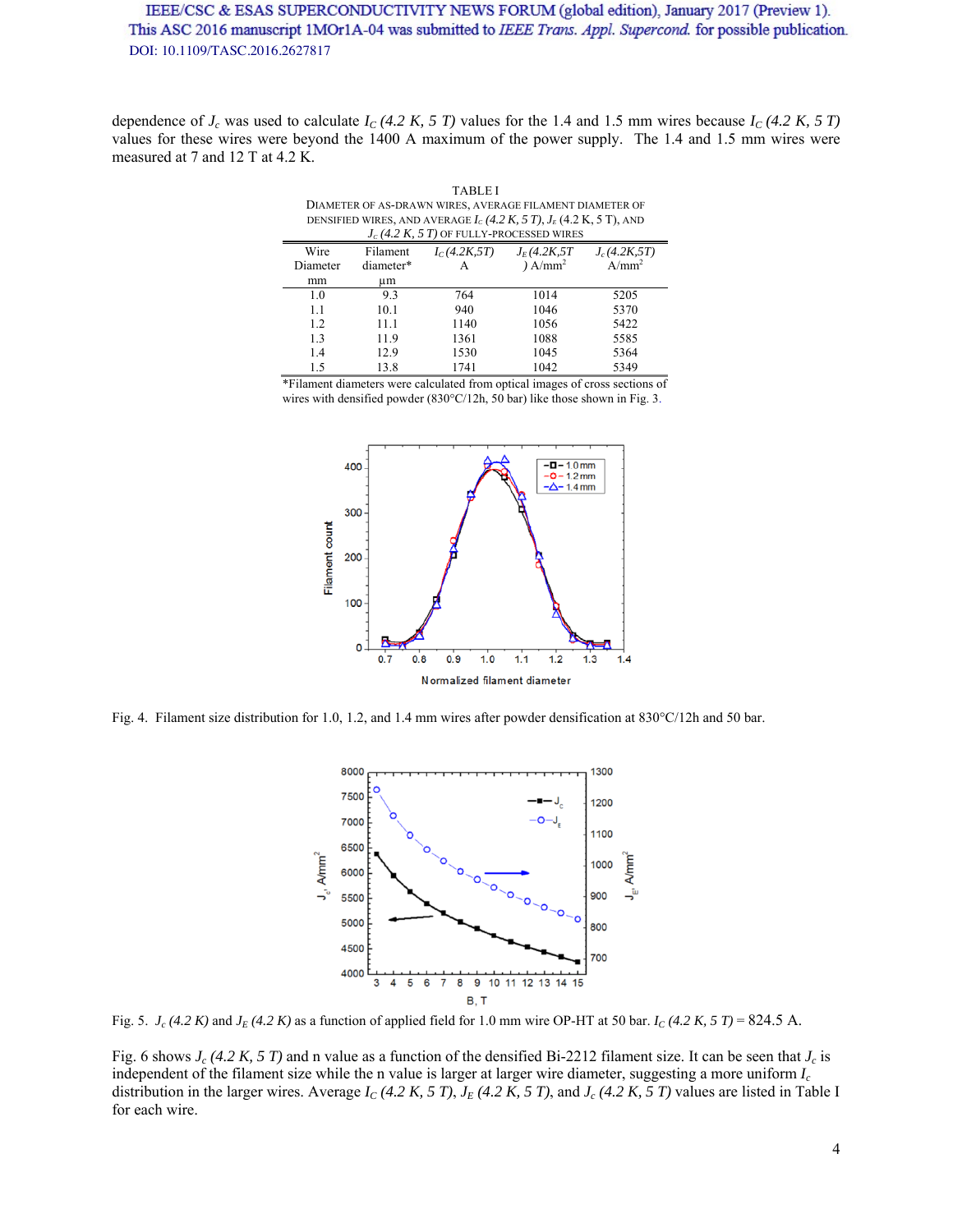

Fig. 6. *J<sub>c</sub>* (4.2 K, 5 T) and n value as a function of the densified Bi-2212 filament size. The dashed lines are to guide the eye.



Fig. 7. SEM images of fully-heat-treated wires (a) 1.0 mm and (b) 1.5 mm wire after OP-HT. The large black spots are the alkaline earth cuprate  $(Sr,Ca)_{14}Cu_{24}O_x$  (14:24 AEC).

Fig. 7 shows SEM images of the fully-heat-treated 1.0 and 1.5 mm wires. There are many connections between the filaments in the 1.0 mm wire, so much so that the filaments have almost lost their original shape, whereas the filaments in the 1.5 mm wire are thicker and still have some of their original shape. Some large size 14:24 AEC particles were observed in the 1.5 mm wire. From the microstructures, it appears the 1.0 mm wire had the better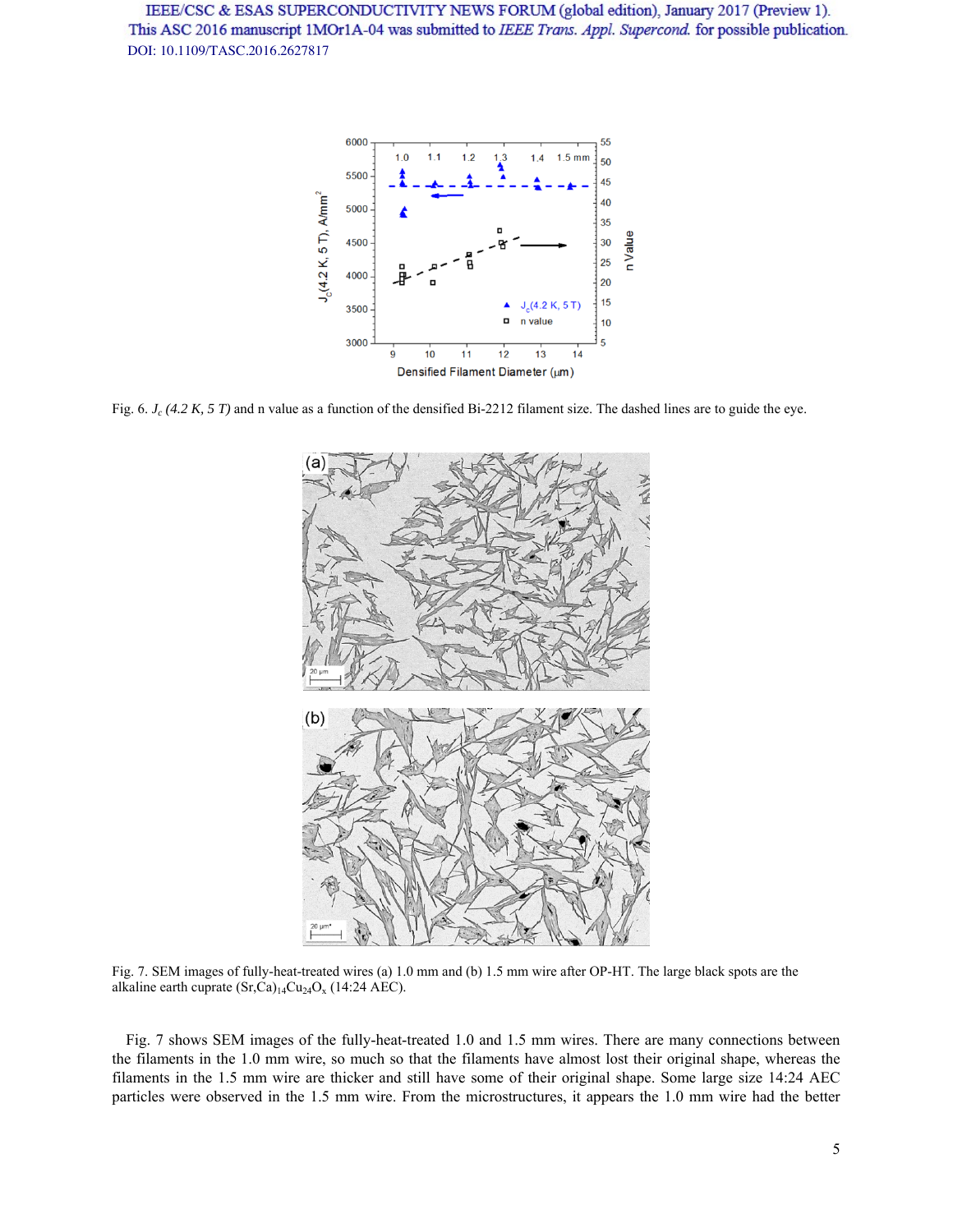reaction.

#### IV. DISCUSSION

Previous studies on optimizing Bi-2212 filament size by Hasegawa *et al.* [15], Marken *et al.* [16], [17] and Miao *et al.* [2] were carried out with 1 bar HT and all found that an optimal filament size is about 15  $\mu$ m. For these much higher *J<sub>c</sub>* 50 bar OP wires in the present study, Fig. 6 shows that *J<sub>c</sub>* is independent of filament size from 9.3 µm to 13.8 µm. Even though the *Jc* value of the smaller wire with smaller filaments is comparable to that of the larger wire with larger filaments, the large wires have larger n values, which suggests that current flows more uniformly in the larger wires [20]. Since all the wire samples were from the same billet, the filament configurations are the same in all the wires. The smaller the wire diameter, the smaller the distance between the filaments, resulting in greater 2212 grain coupling between filaments as shown in Fig. 7(a). The increased physical coupling could result in higher ac losses. This will be tested later with ac loss measurement.

Fig. 4 shows that the range of relative filament size varies from 0.75 to 1.3, which is a quite wide size distribution, indicating further optimization of the filament uniformity with more uniform precursor powder is needed for better *Jc*. Nevertheless, the high filament quality of the conductor is well in evidence in Figs. 2 and 3 and the record high  $J_c$  value 4200 A/mm<sup>2</sup> (4.2 K, 15 T) obtained supports the very good wire fabrication process employed at OST.

## V. CONCLUSION

We investigated a Bi-2212 round wire with  $121x18$  filaments at various diameters from 1.0 to 1.5 mm that were OP-HTed at 50 bar. We found that *Jc* is independent of the filament size over the range from 9.3 µm to 13.8 µm. A new record  $J_c$  (4.2 K, 15 T) of 4200 A/mm<sup>2</sup> was achieved in all of the wires.

#### ACKNOWLEDGMENTS

We are very grateful for discussions with Y. Huang and H. Miao at OST and T. Shen at LBNL. The work at the NHMFL was supported by the US Department of Energy Office of High Energy Physics under DE-SC0010421 and by the NHMFL, which is supported by the National Science Foundation under NSF/DMR-1157490, and by the State of Florida. Research reported in this publication was also supported by the National Institute of General Medical Sciences of the National Institutes of Health under Award Number R21GM111302.

#### **REFERENCES**

- [1] D C Larbalestier, J Jiang, U P Trociewitz, F Kametani, C Scheuerlein, M Dalban-Canassy, M Matras, P Chen, N C Craig, P J Lee, and E E Hellstrom, "Isotropic round-wire multifilament cuprate superconductor for generation of magnetic fields above 30 T," *Nat. Mater.*, vol. 13, pp. 375-81, 2014.
- [2] H. Miao, K. R. Marken, M. Meinesz, B. Czabaj and S. Hong, "Development of Round Multifilament Bi-2212/Ag Wires for High Field Magnet Applications," *IEEE Trans. Appl. Supercond*. vol. 15**,** pp. 2554-2557, 2005.
- [3] T. Hasegawa , N. Ohtani, T. Koizumi, Y. Aoki, S. Nagaya, N. Hirano, L. Motowidlo, R. S. Sokolowski, R. M. Scanlan, D. R. Dietderich, S. Hanai, "Improvement of superconducting properties of Bi-2212 round wire and primary test results of large capacity Rutherford cable," *IEEE Trans. Appl. Supercond*. vol. 11, pp. 3034-3037, 2001.
- [4] H. W. Weijers, U. P. Trociewitz, K. Marken, M. Meinesz, H. Miao, and J. Schwartz, "The generation of 25.05 T using a 5.11 T Bi2Sr2CaCu2Ox superconducting insert magnet," *Supercond. Sci. Technol.*, vol. 17, pp. 636–644, 2004.
- [5] J. Schwartz, T. Effio, X. T. Liu, Q. V. Le, A. L. Mbaruku, H. J. Schneider-Muntau, T. M. Shen, H. H. Song, U. P. Trociewitz, X. R. Wang, H. W. Weijers, "High Field Superconducting Solenoids Via High Temperature Superconductors," *IEEE Trans. Appl. Supercond*. vol. 18, pp. 70-81, 2008.
- [6] A Godeke, P Acosta, D Cheng, D R Dietderich, M G T Mentink, S O Prestemon, G L Sabbi, M Meinesz, S Hong, Y Huang, H Miao and J Parrell, "Wind-and-react Bi-2212 coil development for accelerator magnets," *Supercond. Sci. Technol.* vol. 23**,** 034022, 2010.
- [7] H. Kumakura, H. Kitaguchi, K. Togano, and N. Sugiyama, "Effect of high oxygen partial pressure heat treatment on the superconducting properties of Bi2Sr2CaCu2Ox/Ag tapes," *J. Appl. Phys*. vol. 80**,** pp. 5162-5167,1996.
- [8] M. Dalban-Canassy, D. A. Myers, U. P. Trociewitz, J. Jiang, E.E. Hellstrom, Y. Viouchkov, and D. C. Larbalestier, "A study of the local variation of the critical current in Ag-alloy clad, round wire Bi<sub>2</sub>Sr<sub>2</sub>CaCu<sub>2</sub>O<sub>8+x</sub> multi-layer solenoids," Supercond. Sci. Technol., vol. 25, 115015, 2012.
- [9] J. Jiang, W. L. Starch, M. Hannion, F. Kametani, U. P. Trociewitz, E. E. Hellstrom and D. C. Larbalestier D C, "Doubled critical current density in Bi-2212 round wires by reduction of the residual bubble density," *Supercond. Sci. Technol.* vol. 24, 082001, 2011.
- [10] T. Shen, J. Jiang, F. Kametani, U. P. Trociewitz, D. C. Larbalestier, and E. E. Hellstrom, "Heat treatment control of Ag-Bi<sub>2</sub>Sr<sub>2</sub>CaCu<sub>2</sub>O<sub>x</sub> multifilamentary round wire: investigation of time in the melt," *Supercond. Sci. Technol.*, vol. 24, 115009, 2011.
- [11] M. Karuna, J.A. Parrell, D. Larbalestier, "Study of powder density, Ag:superconductor ratio, and microhardness of BSCCO-2212 Agsheathed wires and tapes during wire drawing and rolling", *IEEE Trans. Appl. Supercond.* vol. 5, pp. 1279-1282, 1995